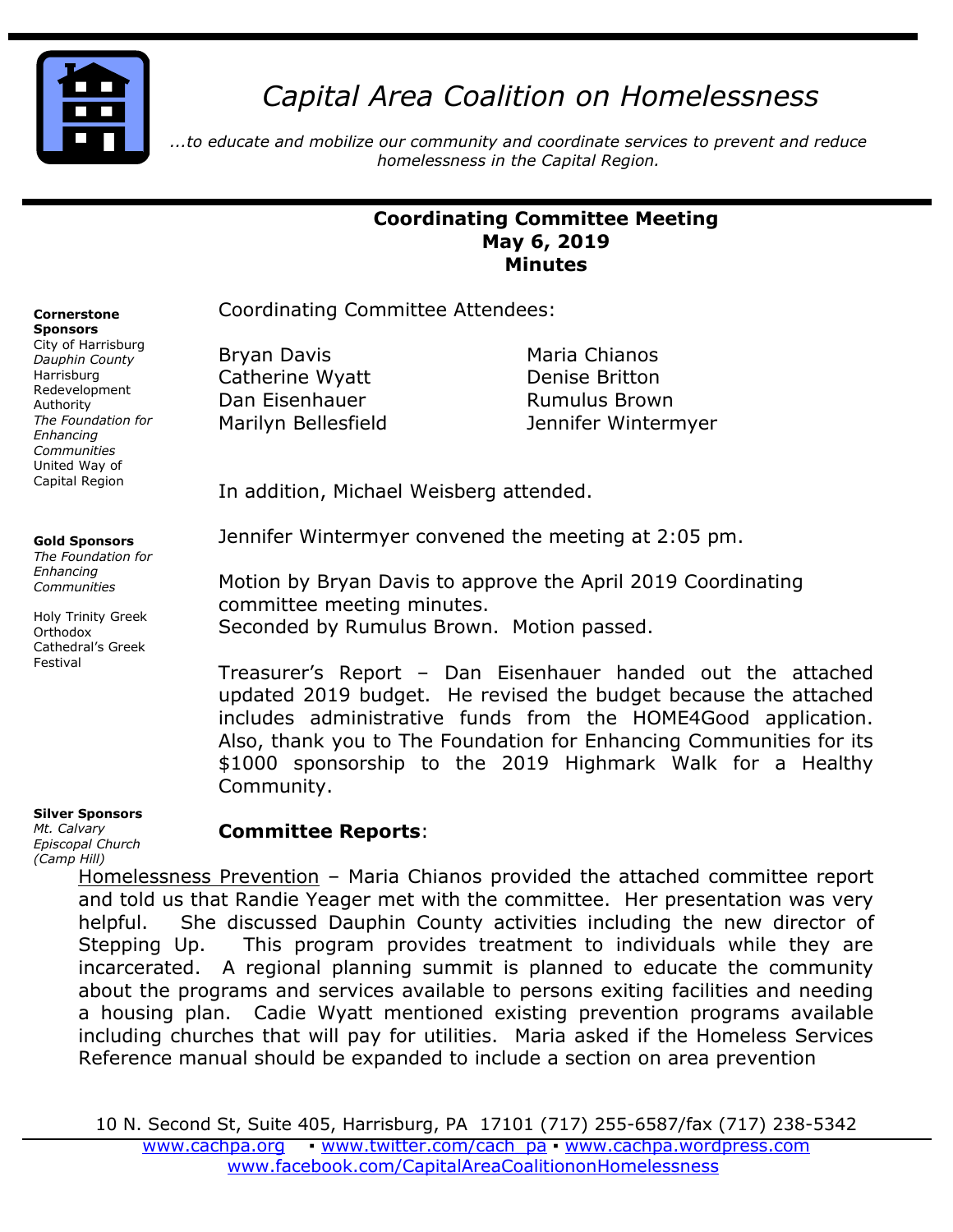activities. Jennifer Wintermyer responded that when people call 211 for assistance to prevention homelessness, they will hear about available resources.

Coordinated Entry – Marilyn Bellesfield reported that the committee is working with April Rudick and Samuel Priego from Dauphin County Human Services Data Quality Office to strengthen the Coordinated Entry process. Marilyn met with April and Sam to help achieve this goal. Policies and procedures are being developed. Challenges include identifying who will do what task, what components to monitor and who to monitor. A baseline for compliance will be developed. The committee discussed the accessing the 811 housing. We meet monthly.

Housing – Mike Weisberg reminded us that Chuck Gassert resigned as chair. He and Julia Hoskins will temporally co-chair this committee. Mike discussed the 811 housing process, and the referrals being processed. He asked Cadie Wyatt about the Harrisburg Housing Authority's interest in prioritizing homeless people for placement in public housing. Cadie referred Sandra Riviera for Section 8 and is not sure of who administers public housing.

Point in Time (PIT) – Bryan Davis distributed the attached 2019 PIT results. He informed us about the challenges of submitting several required HUD reports due about the same time: the Housing Inventory Chart, PIT, and the Longitudinal Systems Analysis (LSA).

Management Agreement – Bryan Davis reported work continues on this document.

Homeless Management Information System (HMIS) – Deb Ritchey distributed Entry/Exit reports for each type of housing in HMIS for the period of April. Contact her if you want a copy. She told us about a representative from Wellsky (previously Bowman) the spent the day mostly with George Payne. This visit resulted in advancing many tasks and was helpful. Bryan Davis said that a Foundation for Enhancing Communities' grant opportunity could be used to purchase software technical services. Deb reminded the committee about the upcoming mandated HMIS trainings on July 30 and August 1 that will establish data quality requirements, generate an agency participation agreement and provide refresher training to the network.

New Business – Jennifer Wintermyer reported that the location of future General Membership meetings will be changed with the goal of being handicapped accessible and provide parking.

Dan Eisenhauer told us that the county submitted an ESG proposal to the Pennsylvania Department of Community and Economic Development (DCED) for Rapid re-housing through Christian Churches United. DCED did not fund the

<sup>10</sup> N. Second St, Suite 405, Harrisburg, PA 17101 (717) 255-6587/fax (717) 238-5342 [www.cachpa.org](http://www.cachpa.org/) • [www.twitter.com/cach\\_pa](http://www.twitter.com/cach_pa) • [www.cachpa.wordpress.com](http://www.cachpa.wordpress.com/) [www.facebook.com/CapitalAreaCoalitiononHomelessness](http://www.facebook.com/CapitalAreaCoalitiononHomelessness)